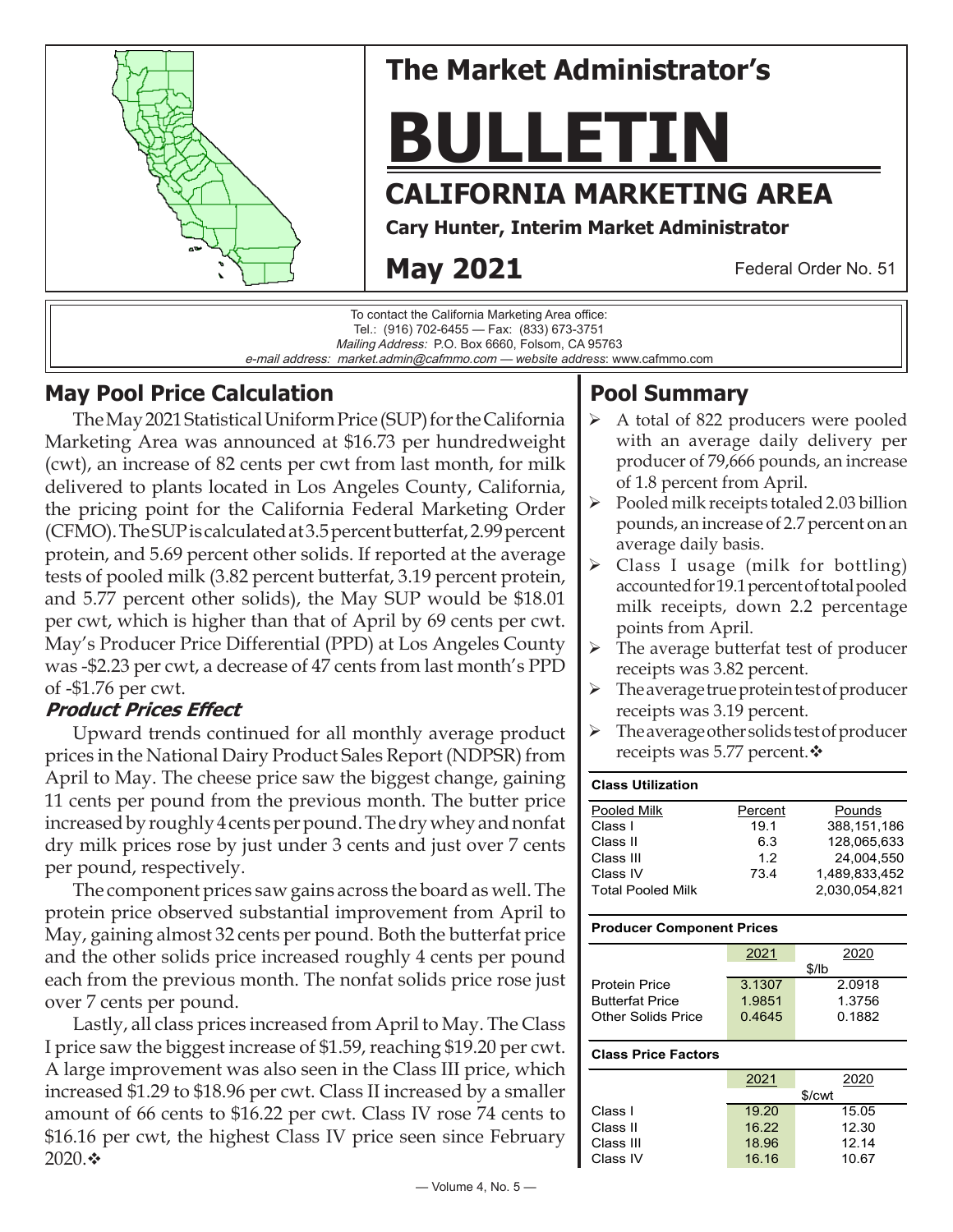## **Class I and IV Utilizations Make Records**

In May, Class I and IV utilizations were unprecedented under the California Federal Marketing Order (CFMO). May 2021 recorded the highest Class IV share, accounting for 73.4 percent of the pool. With Classes II and III recording pool shares of 6.3 and 1.2 percent, respectively, Class I accounted for 19.1 percent of the pool, the third lowest Class I share for the CFMO. Figure 1 at right represents the Class I and IV utilizations in pounds on a daily average basis since the inception of the CFMO. Adjusted to a daily basis, Class I utilization was the lowest



in CFMO history with 12.5 million pounds per day for May 2021, noting that most other Federal Orders also experienced low Class I volume. Meanwhile, Class IV reached almost 48.1 million pounds on a daily average basis, the second highest Class IV utilization to date behind April 2020, which reached over 48.1 million pounds per day. Despite record-low Class I utilization and record-high Class IV utilization, the May 2021 Statistical Uniform Price (SUP) fared significantly better than May 2020, as all class prices were substantially higher than those of a year ago. $\cdot$ 

### **Milk Prices Gain Strength**

Milk prices in May under Federal Order (FO) 51 reached levels not seen since before the pandemic. All class prices and the Statistical Uniform Price (SUP) climbed above \$16.00 per cwt, signifying a major achievement for dairy markets in their continuing recovery. This article and the accompanying figures



examine the nature of these price improvements to date.

#### **Product Prices**

Prices surveyed by USDA in the *National Dairy Products Sales Report* (NDP-SR) serve as inputs to FO price formulas. As such, they represent how market activity is accounted for in FO classified pricing. Figure 2 at left illustrates the weighted monthly average prices for butter, cheese, nonfat dry milk, and dry whey as surveyed in the NDPSR from May 2019 to May 2021. Further, the chart depicts the state of product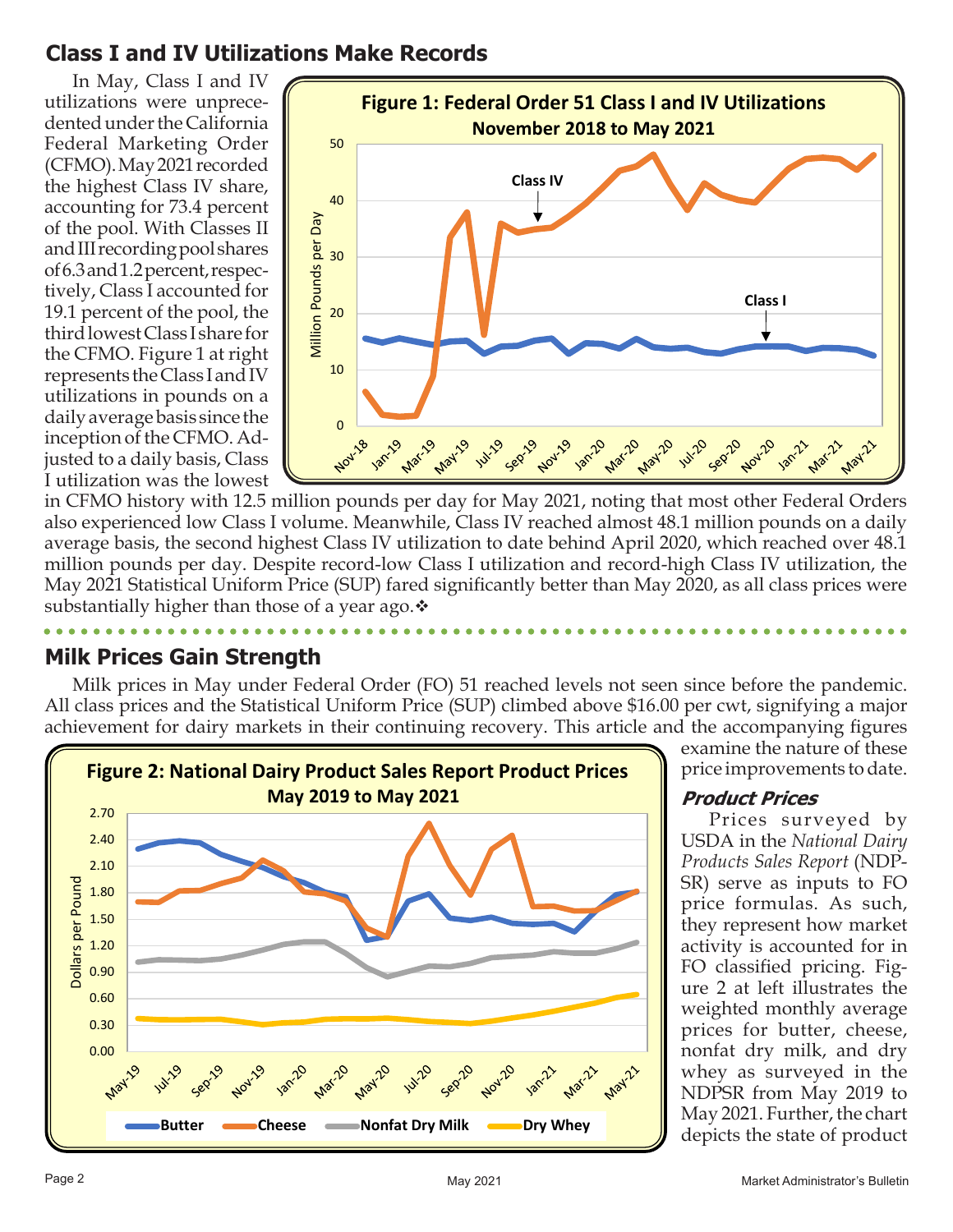

prices during various stages of the COVID-19 pandemic. The figure draws attention to the spread between the butter and cheese prices in 2020, but also their recent closer alignment. Also of note is the recent betterment in prices; all surveyed products posted their third consecutive monthly price increase in May.

#### **Class Prices**

Figure 3 depicts FO 51 class prices from May 2019 to May 2021. Notably, all class prices were above \$16.00 per hundredweight (cwt) from May 2019 to February 2020. By March, however, the in-

fluence of the coronavirus on dairy markets began to take hold, and by May 2020 the Class I price was the only class price above \$15.00 per cwt. Thereafter, the Class I and III prices saw dramatic fluctuations in the remainder of 2020; the Class I price had an average monthly change of \$2.73 per cwt, while the Class III price had an average monthly change of \$5.01 per cwt—both expressed in absolute terms. In January 2021 both prices were below \$18.00 per cwt but have showed improvement since then; from January to May, the Class I price improved by nearly \$2.00 per cwt, while the Class III price increased by almost \$3.00. Class II and IV prices have also seen improvements in 2021, each reaching their highest levels in more than a year in May. This shared upward trend is encouraging for further price strength and market stability into the summer of 2021.

### **Statistical Uniform Price**

May's SUP of \$16.73 per cwt is the highest since February 2020. Figure 4 illustrates the FO 51 SUP—at standard tests—from May 2019 to May 2021, drawing particular attention to the sharp declines coinciding with the onset and spread of COVID-19. The FO 51 SUP fell to \$11.95 per hundredweight in May 2020, mark-

ing the lowest SUP under FO 51. From there the SUP recovered gradually, though not without setbacks, to its current level. May 2021's SUP is more than \$4.75 per cwt above that of May 2020, emphasizing both the severity of prices in spring 2020 and the magnitude of 2021's gradual recovery. Using *Chicago Mercantile Exchange* Class III and IV futures as a basis for expectations, the FO 51 SUP is estimated to continue its upward trend with a strong likelihood of surpassing \$17.00 per cwt before the third quarter of 2021. $\cdot$